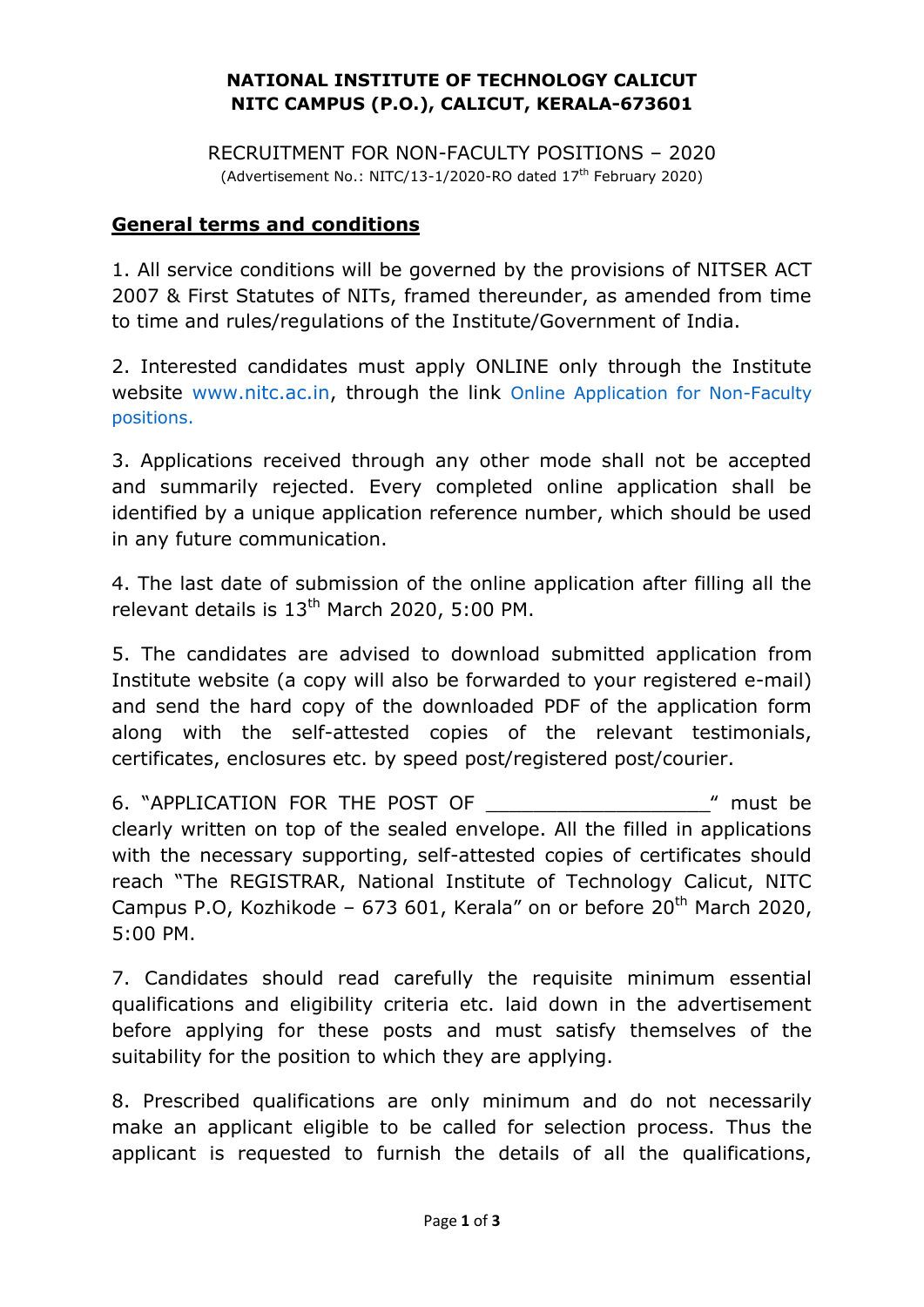training and credentials possessed by him/her for which documentary proof is available.

9. The Institute reserves the right to screen the candidates based on their qualification over and above the minimum qualifications prescribed to limit the number of candidates for written examination/interview.

10. The Institute reserves its right to place a reasonable limit on the total number of candidates to be called for selection process based on the qualifications provided by the candidates which the Institute deems suitable for its requirements.

11. The Institute may also include written exam or any other test the Institute deems fit in its selection process to assess the suitability of the candidates and screen the candidates in case quantum of applications is more.

12. No TA/DA will be paid for appearing written/skill tests or for the selection process.

13. The crucial date for determining the age limit shall be the last date of applying online for the post i.e.  $13<sup>th</sup>$  March 2020.

14. All qualifications obtained by the candidates should be from a recognized University/Institution.

15. Certificate in support of knowledge and experience should be in proper format, i.e. should be on the organization's letterhead; bear the date of issue; specific period of work; specific nature of work and salary drawn.

16. The institute follows the reservation norms as per GoI norms.

17. The Institute reserves the right to assign/ transfer the selected candidates to any section/department within the Institute and appointments will be offered accordingly

18. Persons serving in Central/State Government, PSUs, and Autonomous Organizations must send their applications through proper channel. However, an advance copy of the application may be sent earlier to avoid procedural delay.